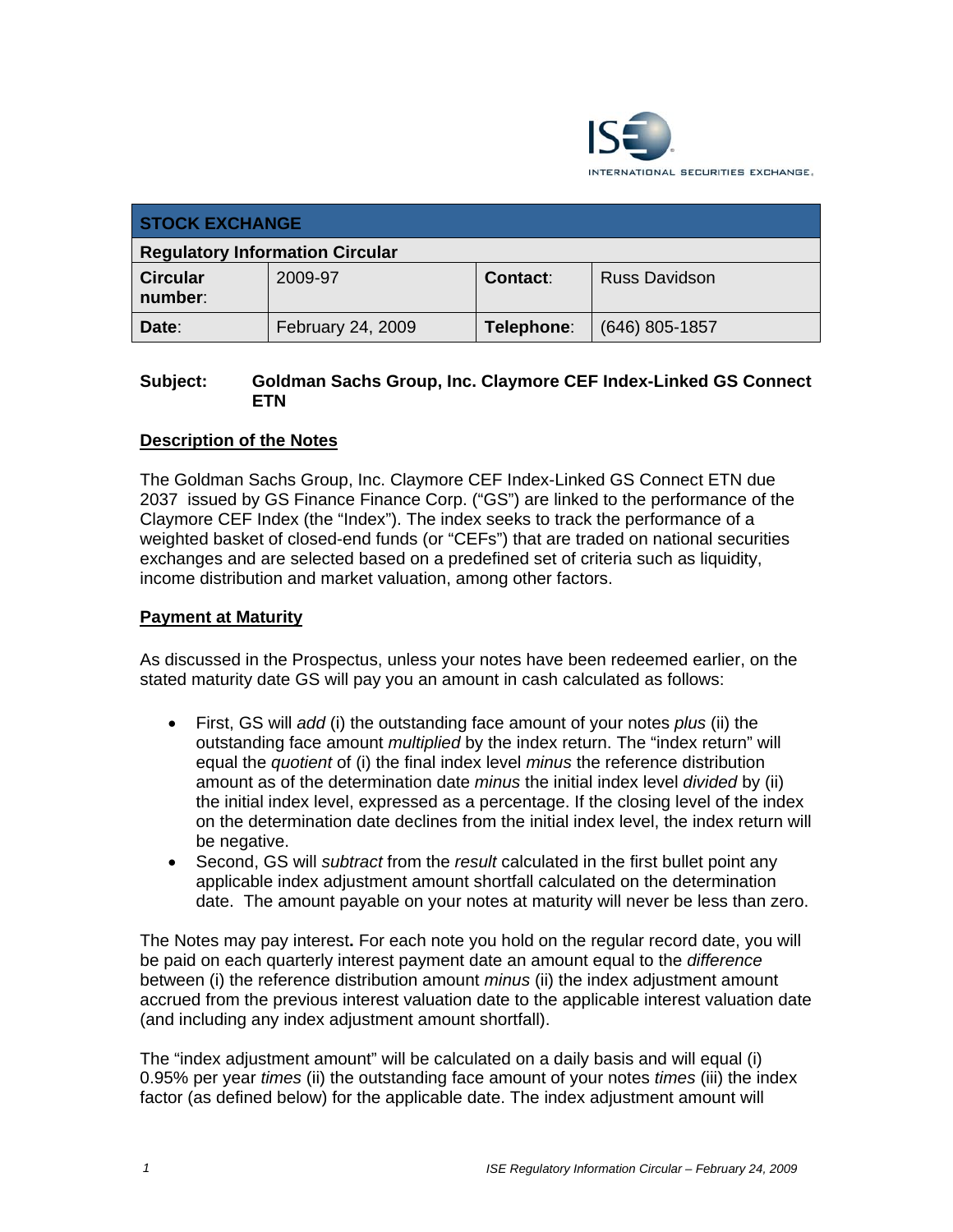accumulate quarterly from the last interest valuation date (the last index business day in March, June, September and December) to the next index valuation date, and will include any accumulated index adjustment amount shortfall.

An "index adjustment amount shortfall" will occur if the index adjustment amount exceeds the reference distribution amount on any interest valuation date and will equal the amount by which the index adjustment amount exceeds the reference distribution amount. If an index adjustment amount shortfall occurs, you will not be paid any interest on the corresponding interest payment date and the index adjustment amount shortfall will be added to the index adjustment amount to be deducted from the reference distribution amount in respect of the next interest payment date. Any index adjustment amount shortfall will continue to accumulate until (i) it is satisfied in full or (ii) the determination date (when it will be subtracted from your payment at maturity), whichever is earlier.

The "reference distribution amount" will equal the *sum* of the cash dividends or other distributions paid by the funds underlying the index (which we call the "index funds"), calculated on a quarterly basis (except on the determination date), as described elsewhere in this prospectus supplement.

# **Early Redemption**

As discussed in the Prospectus, you may elect to redeem your notes in whole or in part on any weekly redemption date, but only if you elect to redeem a minimum of 100,000 notes and follow the procedures set forth elsewhere in the prospectus supplement. If you elect to redeem any notes, on the applicable redemption date (and in lieu of any amount payable with respect to such notes on the stated maturity date), we will pay you an amount in cash equal to the "early redemption amount", determined as follows:

- First, GS will *multiply* (i) the face amount of your notes being redeemed by (ii) the index factor for the applicable redemption valuation date. The "index factor" for any day will be the closing level of the index on that day *divided* by the initial index level. If the applicable redemption valuation date falls on an interest valuation date, the index factor used to determine the return on principal only for the early redemption amount will be (i) the closing level of the index on that day *minus* the reference distribution amount on that day *divided* by (ii) the initial index level.
- Second, GS will *subtract* from the result calculated in the first bullet point the accrued index adjustment amount from the previous interest valuation date to the applicable redemption valuation date (which will include any index adjustment amount shortfall from the previous interest valuation date). If the applicable redemption valuation date falls on an interest valuation date, the accrued index adjustment amount will be subtracted from the applicable interest payment. If there is an index adjustment amount shortfall, you will not receive an interest payment and the shortfall will be subtracted from the return on your principal.

As discussed in the Prospectus, the notes are not protected against loss of principal. You could lose a substantial portion of your investment in the notes if the final index level declines from the initial index level producing a negative index return. Moreover, any distribution on your notes on an interest payment date or upon redemption will be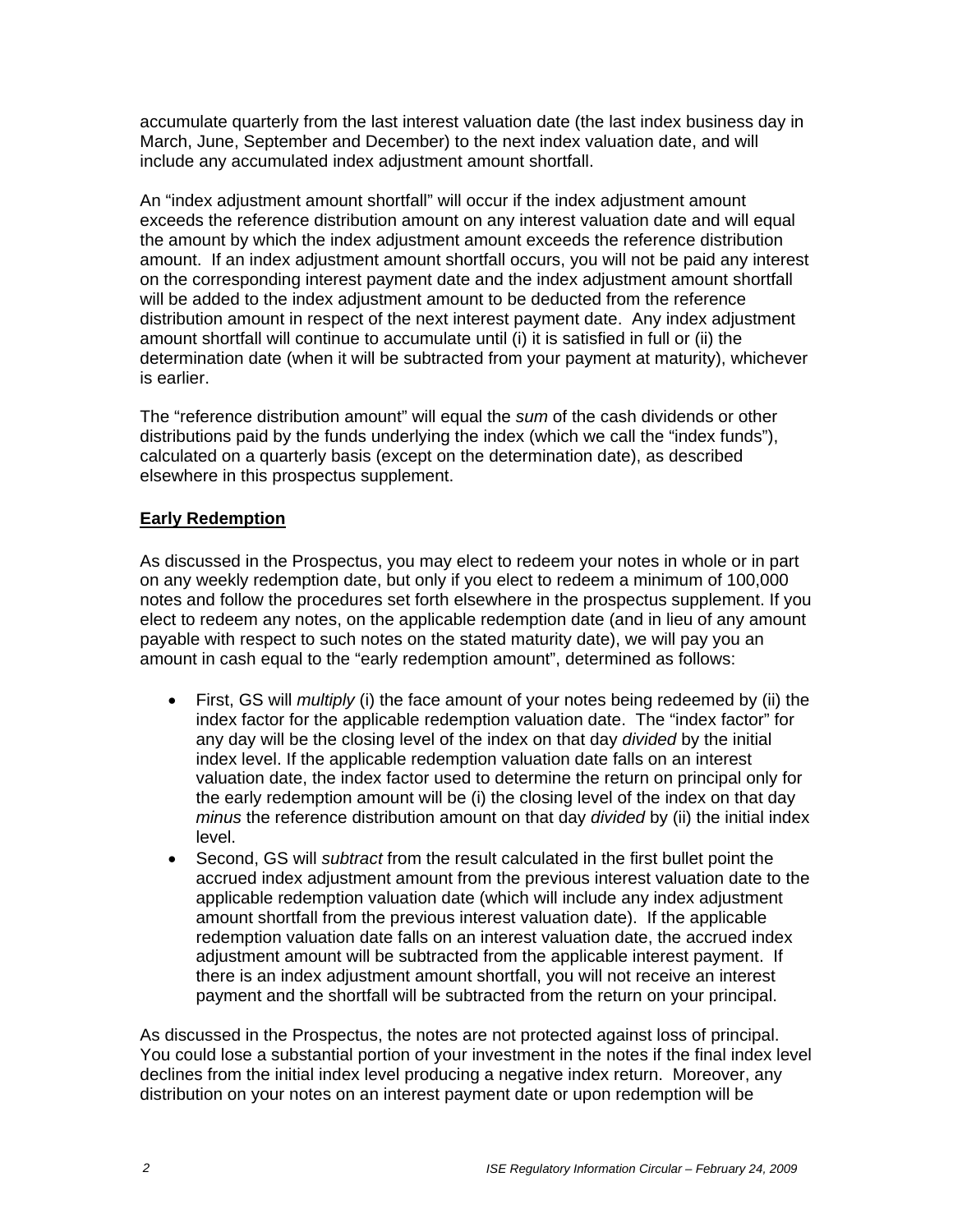reduced by the applicable index adjustment amount, including any index adjustment amount shortfall from the previous interest valuation date, and any payment at maturity will be reduced by any index adjustment amount shortfall calculated on the determination date.

### **Risk Factors Related to Investing in the Notes**

The Notes are unsecured promises of GS Finance Finance Corp. and are not secured debt. The Notes are riskier than ordinary unsecured debt securities. Interested persons are referred to the discussion in the Prospectus of principal risks of an investment in the notes.

# **Exchange Rules Applicable to Trading in the Notes**

The Notes are considered equity securities, thus rendering trading in the Notes subject to the Exchange's existing rules governing the trading of equity securities.

# **Trading Hours**

Trading in the Notes on ISE is on a UTP basis and is subject to ISE equity trading rules. The Notes will trade from 8:00 a.m. until 8:00 p.m. Eastern Time. Equity EAMs trading the Notes during the Extended Market Sessions are exposed to the risk of the lack of the calculation or dissemination of underlying index value or intraday indicative value ("IIV"). For certain derivative securities products, an updated underlying index value or IIV may not be calculated or publicly disseminated in the Extended Market hours. Since the underlying index value and IIV are not calculated or widely disseminated during Extended Market hours, an investor who is unable to calculate implied values for certain derivative securities products during Extended Market hours may be at a disadvantage to market professionals.

# **Trading Halts**

ISE will halt trading in the Shares of a Trust in accordance with ISE Rule 2101(a)(2)(iii). The grounds for a halt under this Rule include a halt by the primary market because it stops trading the Shares and/or a halt because dissemination of the IIV or applicable currency spot price has ceased, or a halt for other regulatory reasons. In addition, ISE will stop trading the Shares of a Trust if the primary market de-lists the Shares.

### **Delivery of a Prospectus**

Pursuant to federal securities laws, investors purchasing Shares must receive a prospectus prior to or concurrently with the confirmation of a transaction. Investors purchasing Shares directly from the Fund (by delivery of the Deposit Amount) must also receive a prospectus.

Prospectuses may be obtained through the Distributor or on the Fund's website. The Prospectus does not contain all of the information set forth in the registration statement (including the exhibits to the registration statement), parts of which have been omitted in accordance with the rules and regulations of the SEC. For further information about the Fund, please refer to the Trust's registration statement.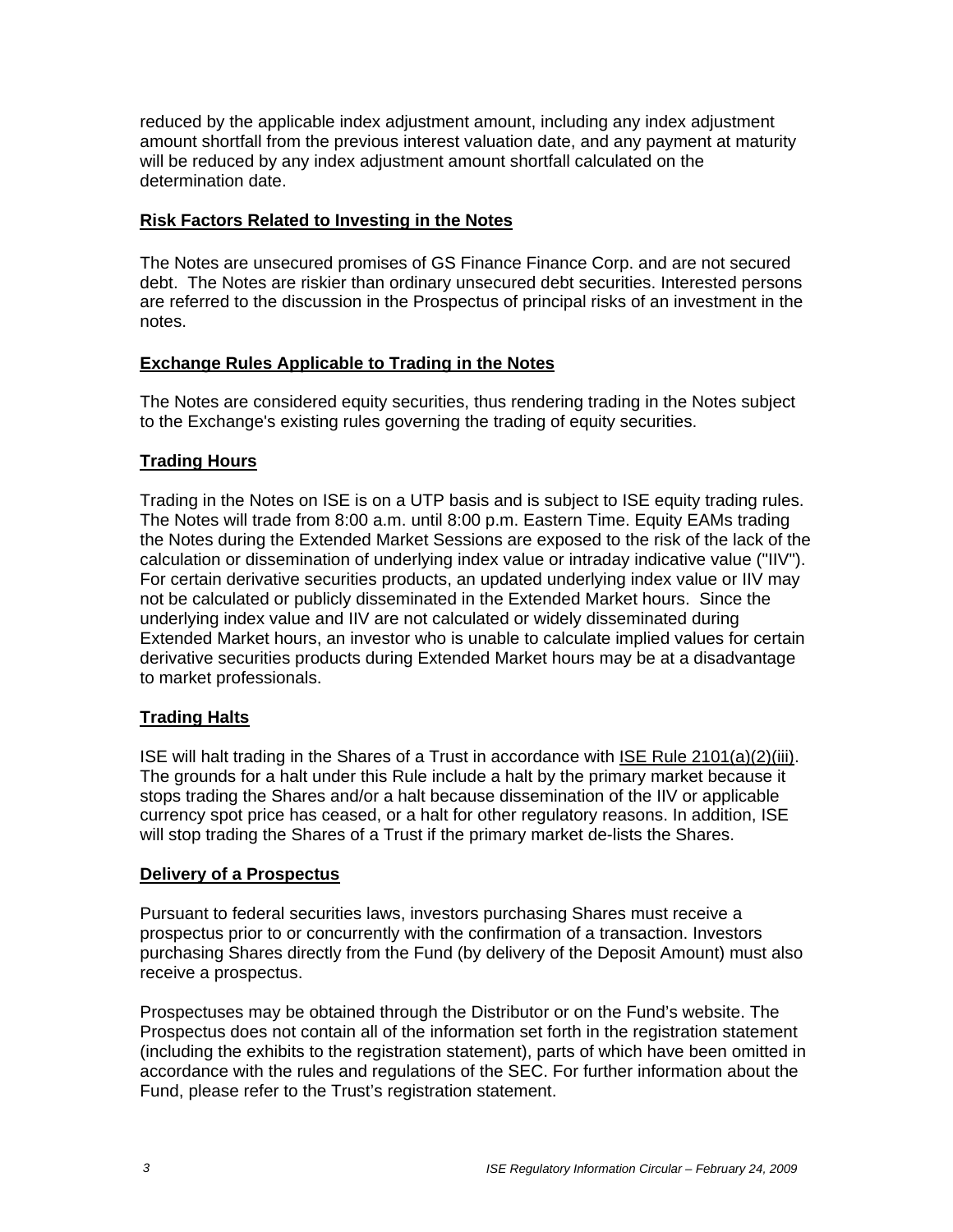### **No-Action Relief Under Federal Securities Regulations**

The SEC has issued no-action relief from certain provisions of and rules under the Securities Exchange Act of 1934, as amended (the "Exchange Act"), regarding trading in other Barclays iPath securities with structures similar to that of the Notes. See letter dated July 27, 2006, from James A. Brigagliano, Acting Associate Director, Office of Trading Practices and Processing, Division of Market Regulation, to George H. White (the "Letter"). As what follows is only a summary of the relief outlined in the Letter, the Exchange also advises interested members to consult the Letter, for more complete information regarding the matters covered therein.

#### **Regulation M Exemptions**

Generally, Rules 101 and 102 of Regulation M is an anti-manipulation regulation that, subject to certain exemptions, prohibits a "distribution participant" and the issuer or selling security holder, in connection with a distribution of securities, from bidding for, purchasing, or attempting to induce any person to bid for or purchase, any security which is the subject of a distribution until after the applicable restricted period, except as specifically permitted in Regulation M. The provisions of the Rules apply to underwriters, prospective underwriters, brokers, dealers, and other persons who have agreed to participate or are participating in a distribution of securities, and affiliated purchasers of such persons.

The Letter states that the SEC Division of Market Regulation will not recommend enforcement action under Rule 101 of Regulation M against persons who may be deemed to be participating in a distribution of the notes to bid for or purchase the notes during their participation in such distribution.

Rule 102 of Regulation M prohibits issuers, selling security holders, or any affiliated purchaser of such person from bidding for, purchasing, or attempting to induce any person to bid for or purchase a covered security during the applicable restricted period in connection with a distribution of securities effected by or on behalf of an issuer or selling security holder. Rule 100 of Regulation M defines "distribution" to mean any offering of securities that is distinguished from ordinary trading transactions by the magnitude of the offering and the presence of special selling efforts and selling methods.

The Letter states that the SEC Division of Market Regulation will not recommend enforcement action under Rule 102 of Regulation M against Barclays and its affiliated purchasers who bid for or purchase or redeem notes during the continuous offering of the notes.

### **Section 11(d)(1) of the Exchange Act; Exchange Act Rule 11d1-2**

Section 11(d)(1) of the Exchange Act generally prohibits a person who is both a broker and a dealer from effecting any transaction in which the broker-dealer extends credit to a customer on any security which was part of a new issue in the distribution of which he or she participated as a member of a selling syndicate or group within thirty days prior to such transaction.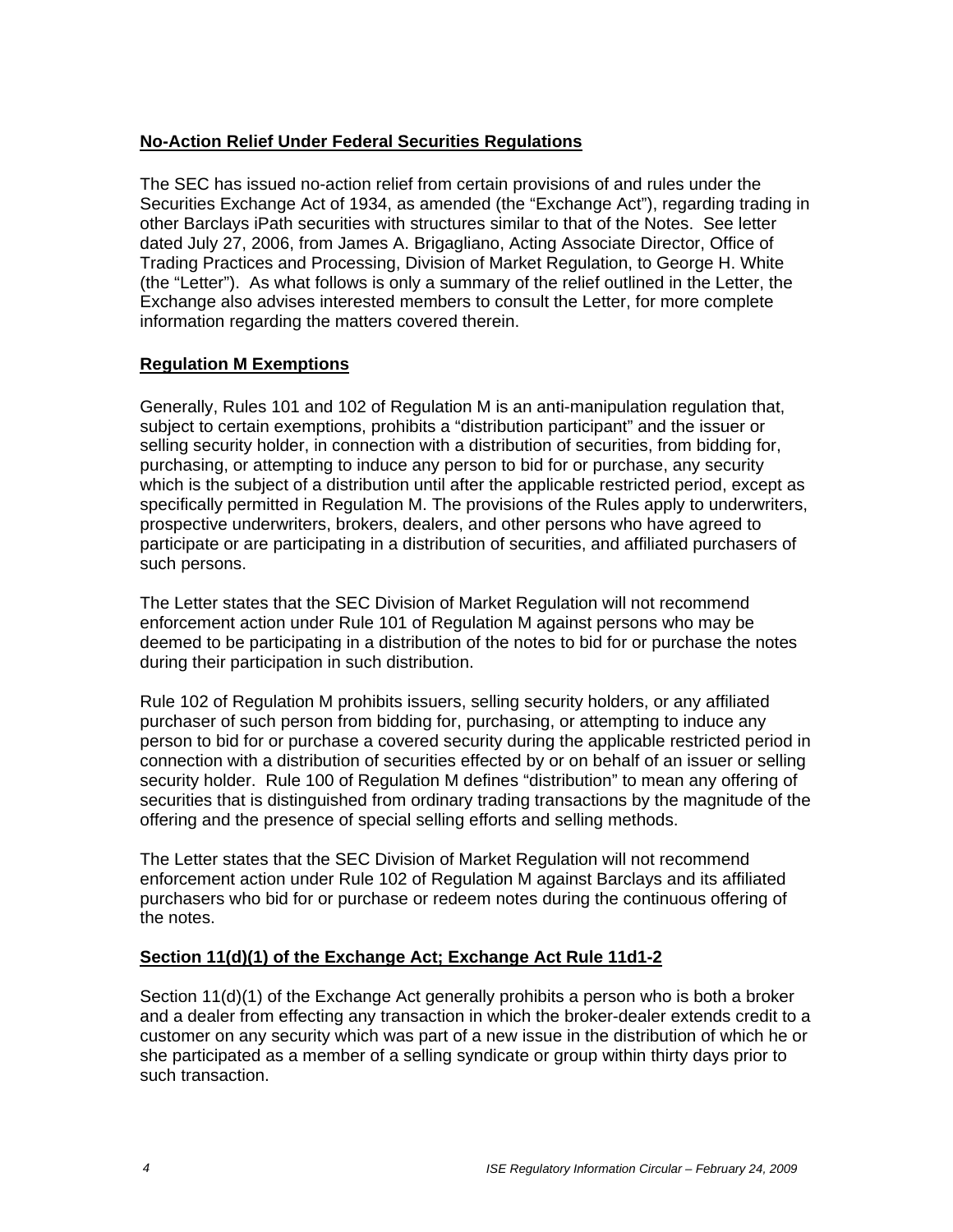The Letter states that the SEC Division of Market Regulation will not recommend enforcement action under Section 11(d)(1) of the Exchange Act against broker-dealers who treat the notes, for purposes of Rule 11d1-2, as "securities issued by a registered . . . open-end investment company as defined in the Investment Company Act" and thereby, extend credit or maintain or arrange for the extension or maintenance of credit on the notes that have been owned by the persons to whom credit is provided for more than 30 days, in reliance on the exemption contained in the rule.

**This Regulatory Information Circular is not a statutory Prospectus. Equity EAMs should consult the Trust's Registration Statement, SAI, Prospectus and the Fund's website for relevant information.**